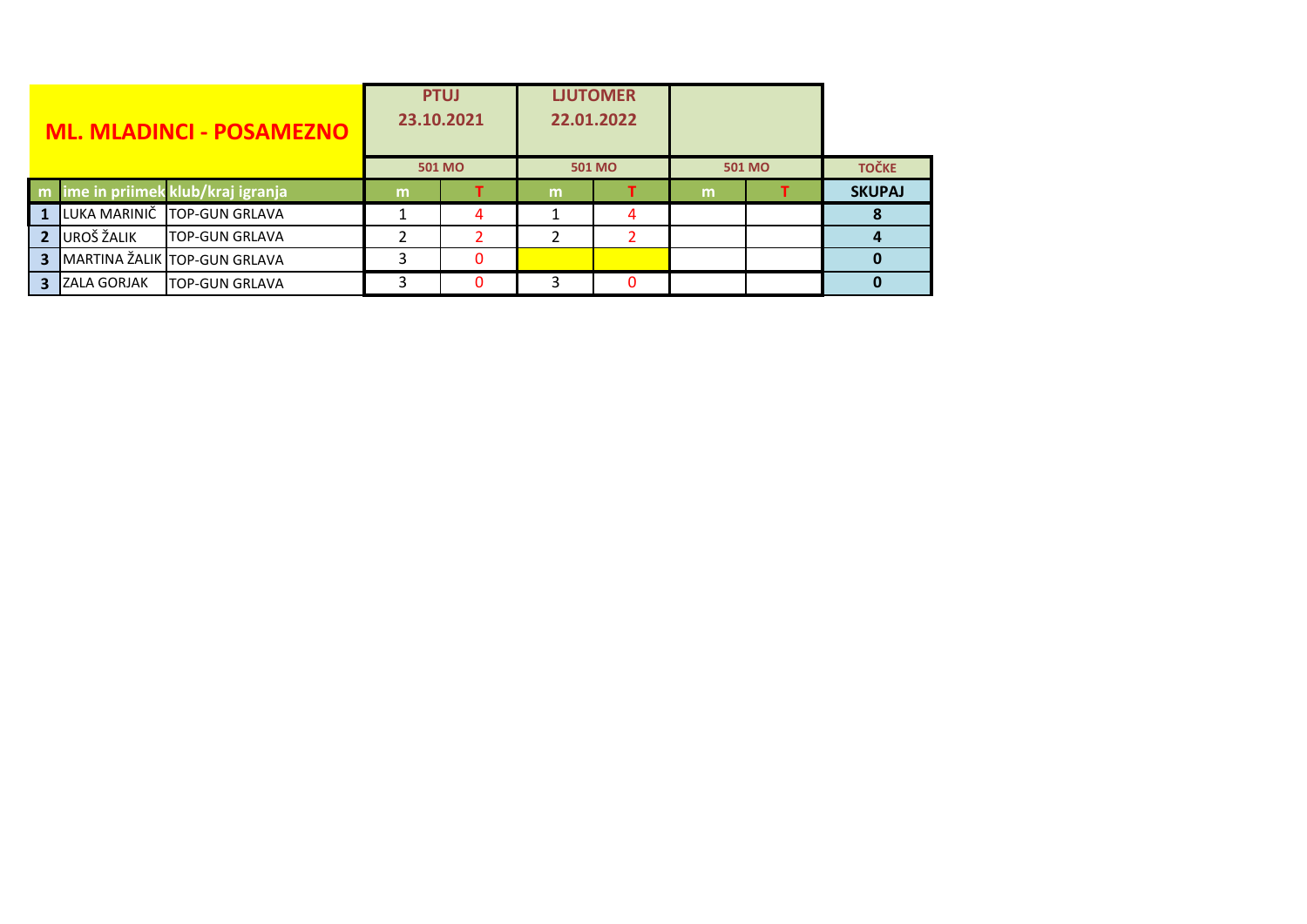| <b>ŽENSKE -A- POSAMEZNO</b> |                          |                            | <b>PTUJ</b><br>23.10.2021 |              |                | <b>LJUTOMER</b><br>22.01.2022 |               |
|-----------------------------|--------------------------|----------------------------|---------------------------|--------------|----------------|-------------------------------|---------------|
|                             |                          |                            | <b>501 DO</b>             |              | <b>501 DO</b>  |                               | <b>SKUPAJ</b> |
| m                           | ime in priimek           | klub/kraj igranja          | <b>MESTO</b>              | <b>TOČKE</b> | <b>MESTO</b>   | <b>TOČKE</b>                  | <b>TOČKE</b>  |
| 1                           | <b>TATJANA BODLAJ</b>    | POWER TEAM MAKOLE          | $\mathbf{1}$              | 15           |                |                               | 15            |
| $\overline{2}$              | <b>ZALA GORJAK</b>       | TOP-GUN                    |                           |              | 1              | 13                            | 13            |
| $\overline{\mathbf{3}}$     | <b>PATRICIJA VAUKMAN</b> | PK ČUK VELENJE             | $\overline{2}$            | 11           |                |                               | 11            |
| $\overline{\mathbf{3}}$     | <b>BRANKA KRČEK</b>      | <b>POWER TEAM MAKOLE</b>   | 3                         | 11           |                |                               | 11            |
| 4                           | <b>BREDA KALOJEVIĆ</b>   | PK LJUBLJANA               | $\overline{4}$            | 9            |                |                               | 9             |
| 5                           | NATALIJA KRANER          | <b>BARA BAZA LOGAROVCI</b> |                           |              | $\overline{2}$ | $\overline{7}$                |               |
| 5                           | <b>VESNA SOBOTIČ</b>     | <b>CENTER CAFFE</b>        |                           |              | 3              | $\overline{7}$                |               |
| $\overline{ }$              | <b>BLAŽKA VOGEL</b>      | PK ČUK VELENJE             | $5-6$                     | 4            |                |                               | 4             |
| $\overline{ }$              | <b>ZDENKA BLATNIK</b>    |                            | $5-6$                     | 4            |                |                               | 4             |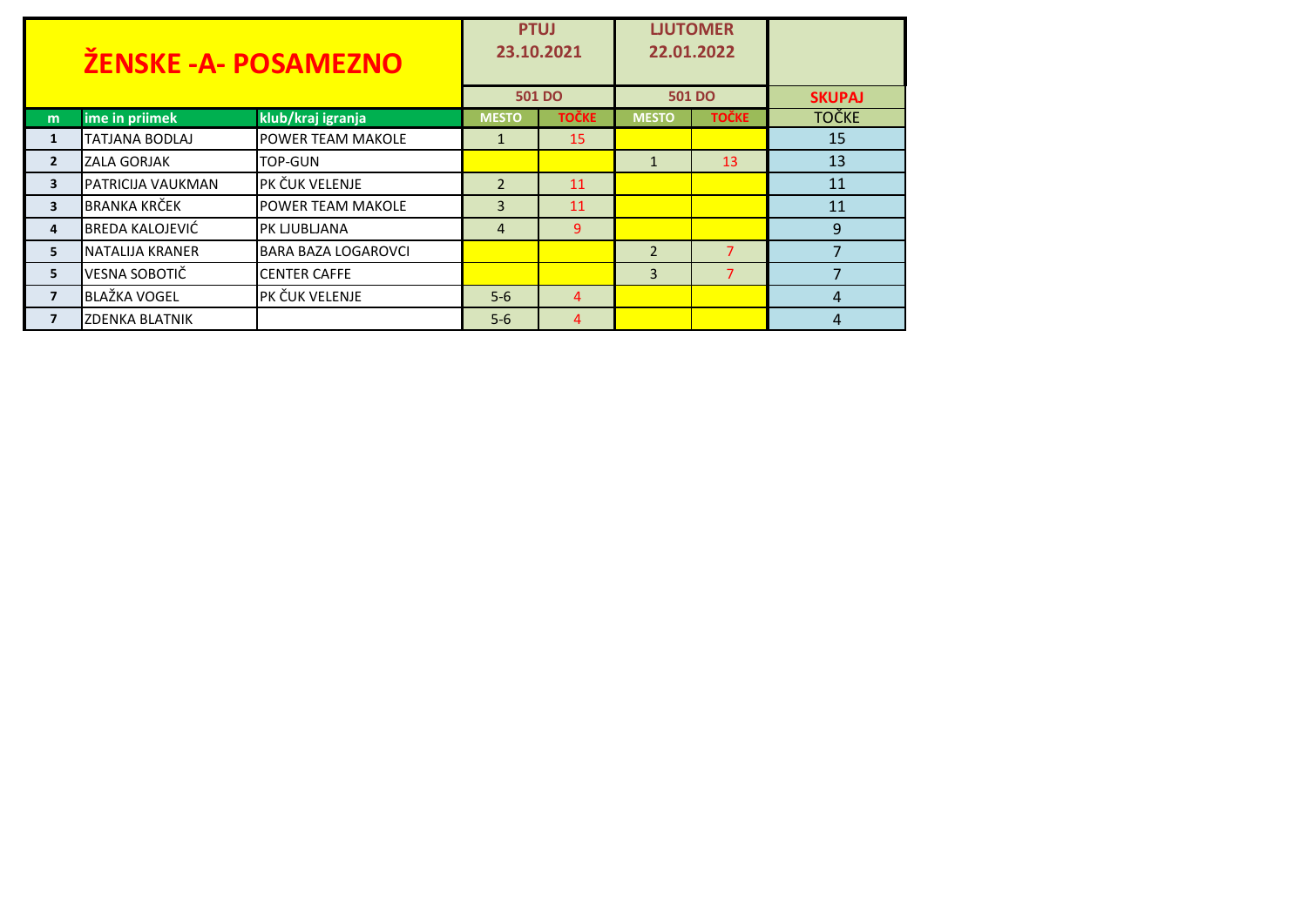| <b>MOŠKI - A- POSAMEZNO</b> |                         |                                    | <b>PTUJ</b><br>23.10.2021 |                | <b>LJUTOMER</b><br>22.01.2022 |                |                         |
|-----------------------------|-------------------------|------------------------------------|---------------------------|----------------|-------------------------------|----------------|-------------------------|
|                             |                         |                                    |                           | <b>501 DO</b>  |                               | <b>501 DO</b>  | <b>SKUPAJ</b>           |
| m                           | ime in priimek          | klub/kraj igranja                  | <b>MESTO</b>              | <b>TOČKE</b>   | <b>MESTO</b>                  | <b>TOČKE</b>   | <b>TOČKE</b>            |
| $\mathbf{1}$                | <b>ROBERT HALUŽAN</b>   | <b>PK LOVREK</b>                   | $5 - 8$                   | 18             | 1                             | 21             | 39                      |
| 2                           | <b>FRANC VRBEK</b>      | <b>PK LOVREK</b>                   | $\overline{2}$            | 21             | $5-8$                         | 8              | 29                      |
| 3                           | <b>ISKRA DARKO</b>      | <b>GABRIJELOV BARČEK VUČJA VAS</b> | 11                        | 8              | $\overline{2}$                | 19             | 27                      |
| $\overline{3}$              | <b>LEON MERTÜK</b>      | <b>TOP-GUN GRLAVA</b>              | 11                        | 8              | 3                             | 19             | 27                      |
| 5                           | <b>SAŠO VÜTEK</b>       | <b>TOP-GUN GRLAVA</b>              | 3                         | 21             | 9                             | $\overline{4}$ | 25                      |
| 5                           | <b>MITJA PAVŠIČ</b>     | <b>PK NOVA GORICA</b>              | $\mathbf{1}$              | 25             |                               |                | 25                      |
| $\overline{7}$              | <b>MATEJ JANŽEKOVIČ</b> | <b>TOP-GUN GTI GRLAVA</b>          | 4                         | 13             | $5-8$                         | 8              | 21                      |
| 8                           | <b>ANDREJ GORJAK</b>    | <b>TOP-GUN GRLAVA</b>              | $5 - 8$                   | 14             |                               |                | 14                      |
| 9                           | <b>SLAVKO VELDIN</b>    | <b>PK SEGOVCI</b>                  |                           |                | 4                             | 13             | 13                      |
| 10                          | <b>PETER DOLŠAK</b>     | <b>PK LOVREK</b>                   | 14                        | 6              | $5-8$                         | 6              | 12                      |
| 11                          | <b>BOŠTJAN FARASIN</b>  | <b>PK OBALA</b>                    | $5 - 8$                   | 10             |                               |                | 10                      |
| 11                          | <b>LUDVIK KIRALY</b>    | PK BAZA HOČE                       | $5 - 8$                   | 10             |                               |                | 10                      |
| 11                          | <b>RENE GRAH</b>        | <b>TOP-GUN GTI GRLAVA</b>          | 9                         | 10             |                               |                | 10                      |
| 11                          | <b>SERGEJ VODIČAR</b>   | PK GORIŠKE VRTNICE                 | 9                         | 10             |                               |                | 10                      |
| 15                          | <b>GORAN PANIČ</b>      | <b>MONTE MARCO KOPER</b>           | 11                        | 8              |                               |                | 8                       |
| 16                          | <b>BRANKO KOSTREVC</b>  | <b>PK KOBRA</b>                    |                           |                | $5 - 8$                       | 6              | $6\phantom{1}$          |
| 16                          | <b>PETER KRČEK</b>      | <b>PK LOVREK</b>                   | 14                        | 6              |                               |                | $6\phantom{1}$          |
| 18                          | <b>MITJA STERGAR</b>    | <b>PK KOBRA</b>                    |                           |                | 9                             | 4              | $\overline{\mathbf{4}}$ |
| 18                          | <b>BOŠTJAN KARO</b>     | <b>GABRIJELOV BARČEK VUČJA VAS</b> |                           |                | 9                             | 4              | 4                       |
| 20                          | <b>GREGOR ŽNIDARIČ</b>  | <b>BAR BAZA LOGAROVCI</b>          |                           |                | 11                            | $\overline{2}$ | $\overline{2}$          |
| 20                          | <b>MIHEC TOPOLNIK</b>   | <b>TOP-GUN GRLAVA</b>              | 19                        | $\mathbf{0}$   | 11                            | $\overline{2}$ | $\overline{2}$          |
| 20                          | DARIO MUŽIČ             | PK GORIŠKE VRTNICE                 | 16                        | $\overline{2}$ |                               |                | $\overline{2}$          |
| 20                          | <b>NENAD TANESKI</b>    | <b>PK BAZA SIRIUS</b>              | 16                        | $\overline{2}$ |                               |                | $\overline{2}$          |
| 20                          | <b>SLAĐAN POPOVIČ</b>   | <b>PK BAZA SIRIUS</b>              | 16                        | $\overline{2}$ |                               |                | $\overline{2}$          |
| 25                          | <b>ALJAŽ ŠKAFAR</b>     | <b>TOP-GUN GRLAVA</b>              |                           |                | 14                            | 0              | $\mathbf{0}$            |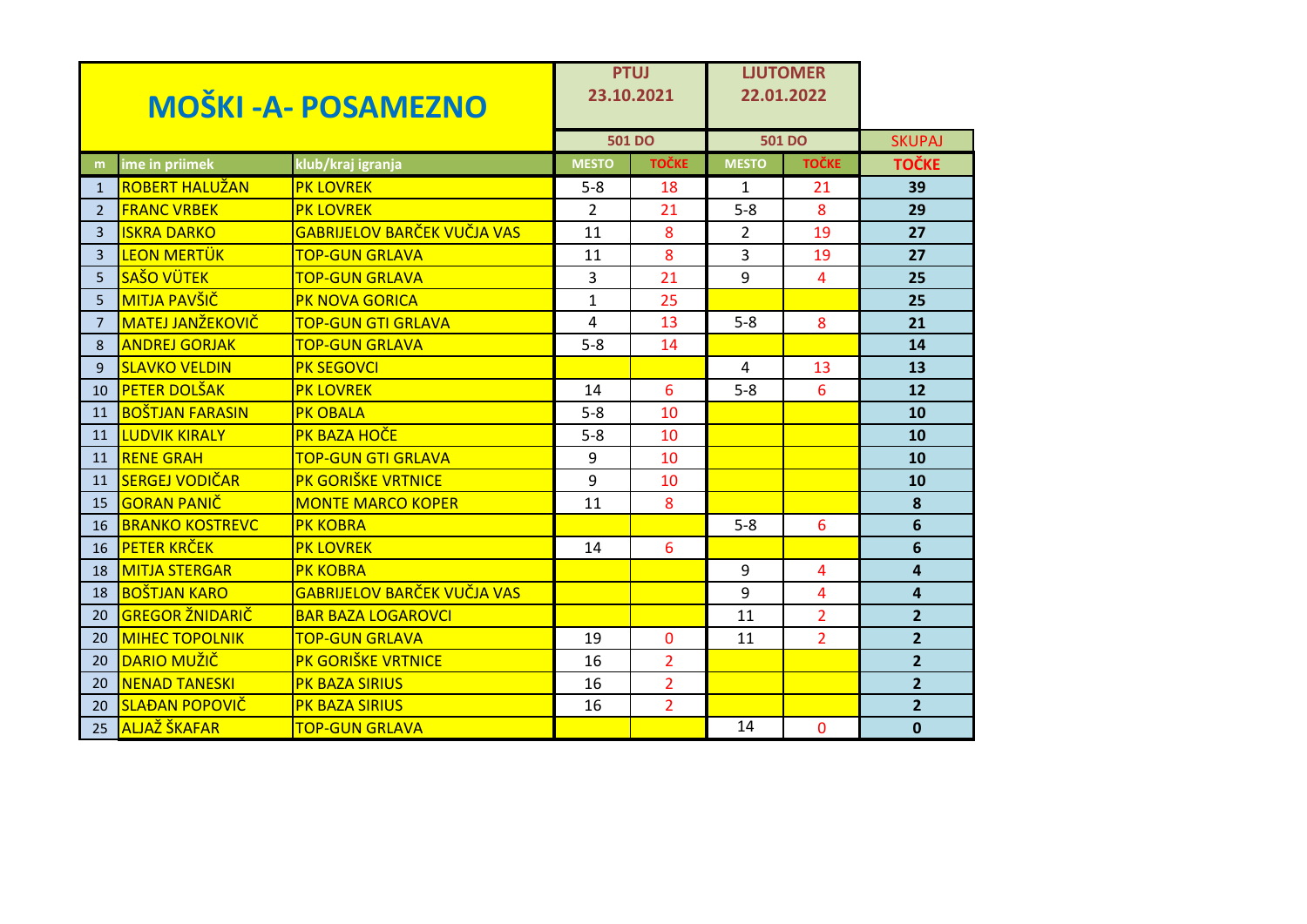| <b>MOŠKI-BC- POSAMEZNO</b> |                                          |                                             | <b>PTUJ</b><br>23.10.2021 |               | <b>LJUTOMER</b><br>22.01.2022 |                   |                |               |               |
|----------------------------|------------------------------------------|---------------------------------------------|---------------------------|---------------|-------------------------------|-------------------|----------------|---------------|---------------|
|                            |                                          |                                             |                           | <b>501 MO</b> |                               | <b>DYP 501 MO</b> |                | <b>501 MO</b> | <b>SKUPAJ</b> |
| m.                         | ime in priimek                           | klub/kraj igranja                           | m                         | т             | m                             | т                 |                | т             | TOČKE         |
| 1                          | LUKA MARINIČ                             | <b>TOP-GUN GRLAVA</b>                       | 2                         | 41            | $9 - 12$                      | 3                 | $5-6$          | 20            | 64,0          |
| $2^{\circ}$                | UROŠ NEŽIČ                               | <b>OVER THE TOP</b>                         |                           |               | 3                             | 10                | $\mathbf{1}$   | 50            | 60,0          |
| $\mathbf{3}$               | UROŠ ŽALIK                               | <b>TOP-GUN GRLAVA</b>                       | $7 - 8$                   | 15            | 4                             | 7,5               | 3              | 33            | 55,5          |
| 4                          | <b>MARKO GRKMAN</b>                      | PK LJUBLJANA                                | 17-24                     | 6             | $9 - 12$                      | 3                 | $\overline{2}$ | 41            | 50,0          |
| 4                          | MATEJ KRISTANČIĆ                         | <b>CHARLIE BAR KOPER</b>                    | 1                         | 50            |                               |                   |                |               | 50,0          |
| 6                          | PRIMOŽ ROUDI                             | TOP-GUN GRLAVA                              | 13-16                     | 8             | 4                             | 7,5               | 4              | 26            | 41,5          |
| $\overline{7}$             | <b>SEBASTJAN LEDINEK</b>                 |                                             |                           |               | $\mathbf{1}$                  | 16,5              | $5-6$          | 20            | 36,5          |
| 8                          | <b>ENVER ALIBABIĆ</b>                    | <b>MONTE MARCO KOPER</b>                    | 3                         | 33            |                               |                   |                |               | 33,0          |
| 9                          | <b>DANIEL CEGLAR</b>                     | <b>OVER THE TOP</b>                         |                           |               | $\overline{2}$                | 13                | $7 - 8$        | 15            | 28,0          |
| 10                         | <b>NEJC KOMPARA</b>                      | <b>PK PIVKA</b>                             | 4                         | 26            |                               |                   |                |               | 26,0          |
|                            | 11 MARSEL CENER                          | PK BLACK PANTERS                            |                           |               | $\mathbf{1}$                  | 16,5              | 17-24          | 6             | 22,5          |
|                            | 12 ZORAN GALDERON ml.                    | <b>PK BLACK PANTERS</b>                     |                           |               | $\overline{2}$                | 13                | $13 - 16$      | 8             | 21,0          |
| 12                         | <b>CVETO MAUČEC</b>                      | TOP-GUN GRLAVA                              |                           |               | 3                             | 10                | $9 - 12$       | 11            | 21,0          |
| 14                         | <b>DAVID STUPAN</b>                      | <b>PK LOVREK</b>                            | $9 - 12$                  | 11            | $9 - 12$                      | 3                 | $17 - 24$      | 6             | 20,0          |
|                            | 14 MATIC KUMER                           |                                             | $5-6$                     | 20            |                               |                   |                |               | 20,0          |
|                            | 16 NERMIN MUJKIĆ                         | PK LJUBLJANA                                | $5-6$                     | 20            |                               |                   |                |               | 20,0          |
| 17                         | <b>FRANC FODOR</b>                       | KVATRO GAL LENDAVA                          | 17-24                     | 6             | $5-6$                         | 5,5               | $17 - 24$      | 6             | 17,5          |
| 17                         | SAŠO KOPŠE                               | PK STRELA No.1                              |                           |               | 13-16                         | 2,5               | $7 - 8$        | 15            | 17,5          |
|                            | <b>19 BRANKO TURNER</b>                  | <b>PK LOVREK</b>                            | 17-24                     | 6             | 13-16                         | 2,5               | 13-16          | 8             | 16,5          |
|                            | 19 MARIO GAMILEC                         | PK LOVREK                                   |                           |               | $5-6$                         | 5,5               | $9 - 12$       | 11            | 16,5          |
| 19<br>22                   | <b>SIMON KAPUN</b><br><b>MITJA KOLBL</b> | BAR BAZA LOGAROVCI<br><b>TOP-GUN GRLAVA</b> | $17 - 24$                 | 6             | $5-6$                         | 5,5               | $9 - 12$       | 11            | 16,5          |
|                            | 22 MATIJA MATIĆ                          |                                             |                           |               | $9 - 12$<br>$7 - 8$           | 3<br>4            | 17-24          | 6             | 15,0          |
| 22                         | NIKOLA KRSTIĆ                            | <b>MONTE MARCO KOPER</b>                    | $7 - 8$                   | 15            |                               |                   | $9 - 12$       | 11            | 15,0<br>15,0  |
| $25 -$                     | <b>GORAN ROGIČ</b>                       | <b>TOP-GUN GRLAVA</b>                       | 25-32                     | 5             | $9 - 12$                      | 3                 | $17 - 24$      | 6             | 14,0          |
|                            | 26 ROBERT PUNTIGAM                       | PK PINOCCHIO IVANJKOVCI                     |                           |               | $7 - 8$                       | $\overline{4}$    | 13-16          | 8             | 12,0          |
| 26                         | <b>ZORAN GALDERON</b>                    | PK BLACK PANTERS                            |                           |               | $5-6$                         | 5,5               | $17 - 24$      | 6             | 11,5          |
|                            | 28 AVGUST MEDVED                         |                                             |                           |               | $9 - 12$                      | 3                 | 13-16          | 8             | 11,0          |
|                            | 28 DARKO ARNUŠ                           |                                             | $9 - 12$                  | 11            |                               |                   |                |               | 11,0          |
|                            | 28 ELVIS PUGLIESE                        | PK OBALA                                    | $9 - 12$                  | 11            |                               |                   |                |               | 11,0          |
|                            | 28 GORAZD ROBAR                          | PK LOVREK                                   | $9 - 12$                  | 11            |                               |                   |                |               | 11,0          |
|                            | 28 DEJAN NEŽIČ                           | <b>OVER THE TOP</b>                         |                           |               | $7 - 8$                       | $\overline{4}$    | 17-24          | 6             | 10,0          |
|                            | 33 ALEKS CENER                           | PK BLACK PANTERS                            |                           |               | $9 - 12$                      | $\mathbf{3}$      | 17-24          | 6             | 9,0           |
|                            | 33 MITJA GALDERON                        | PK BLACK PANTERS                            |                           |               | $7 - 8$                       | $\overline{4}$    | 25-32          | 5             | 9,0           |